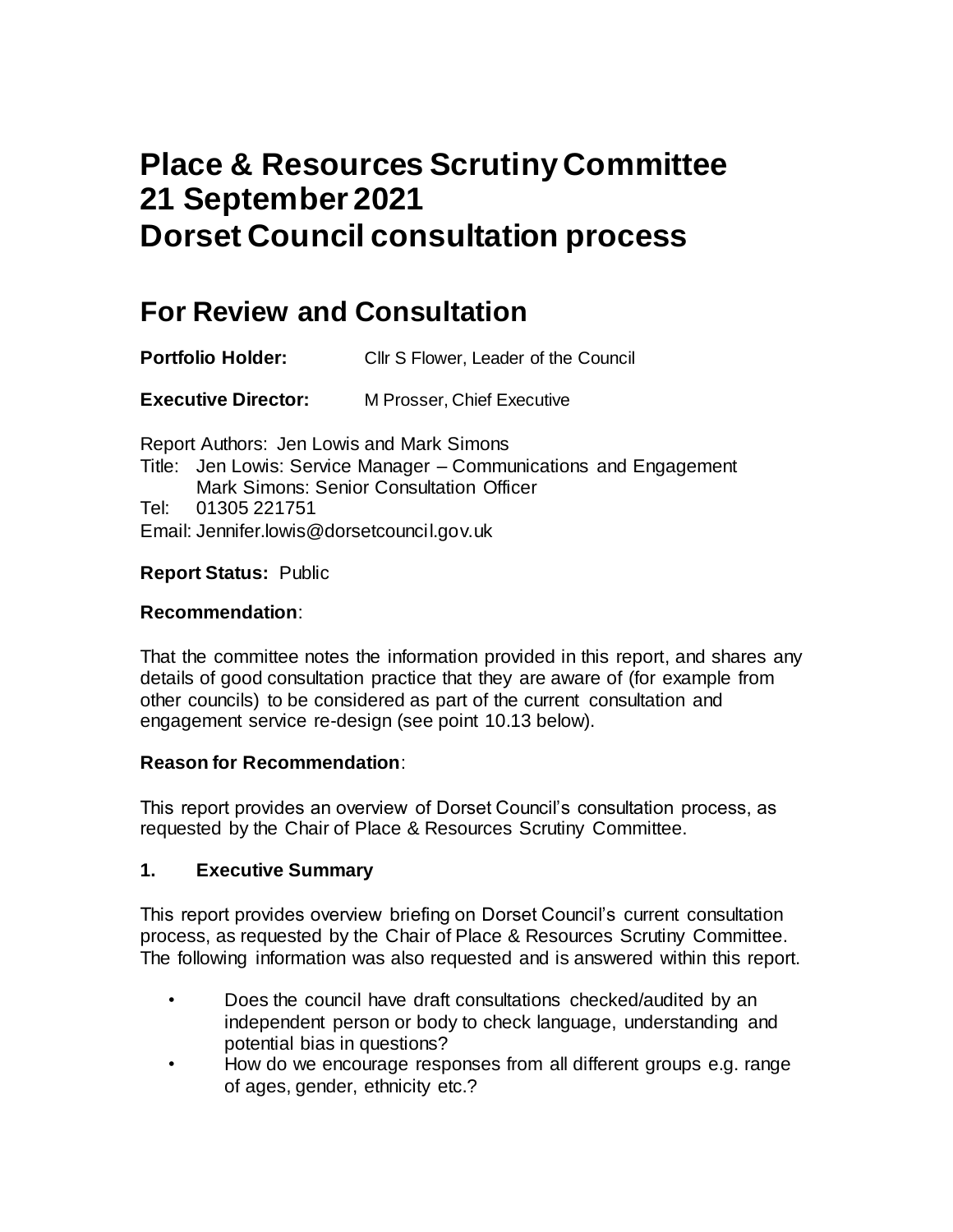• Which councils are good at targeting and getting responses from hard to reach groups? Examples of councils whose consultations are considered good practice

## **2. Financial Implications**

None.

## **3. Well-being and Health Implications**

None.

## **4. Climate implications**

None.

## **5. Other Implications**

None.

## **6. Risk Assessment**

Having considered the risks associated with this decision, the level of risk has been identified as: Current Risk: Low

Residual Risk: Low

## **7. Equalities Impact Assessment**

N/A

## **8. Appendices**

- **8.1** A summary of the consultation delivered by the council's central consultation team over the past year is provided at Appendix A.
- **8.2** A summary of the council's legal duties to consult is included at Appendix B.
- **8.3** An outline of different types of consultation and engagement activity is provided at Appendix C.

## **9. Background Papers**

9.1 Dorset Council's consultation and engagement policy is attached.

## **10. Dorset Council's current consultation process**

10.1 Dorset Council has a specialist consultation function made up of two officers, based within the Communications and Engagement service. There is a senior consultation officer mainly focusing on statutory consultations and a community engagement project officer providing support on statutory consultations and having an engagement role as well.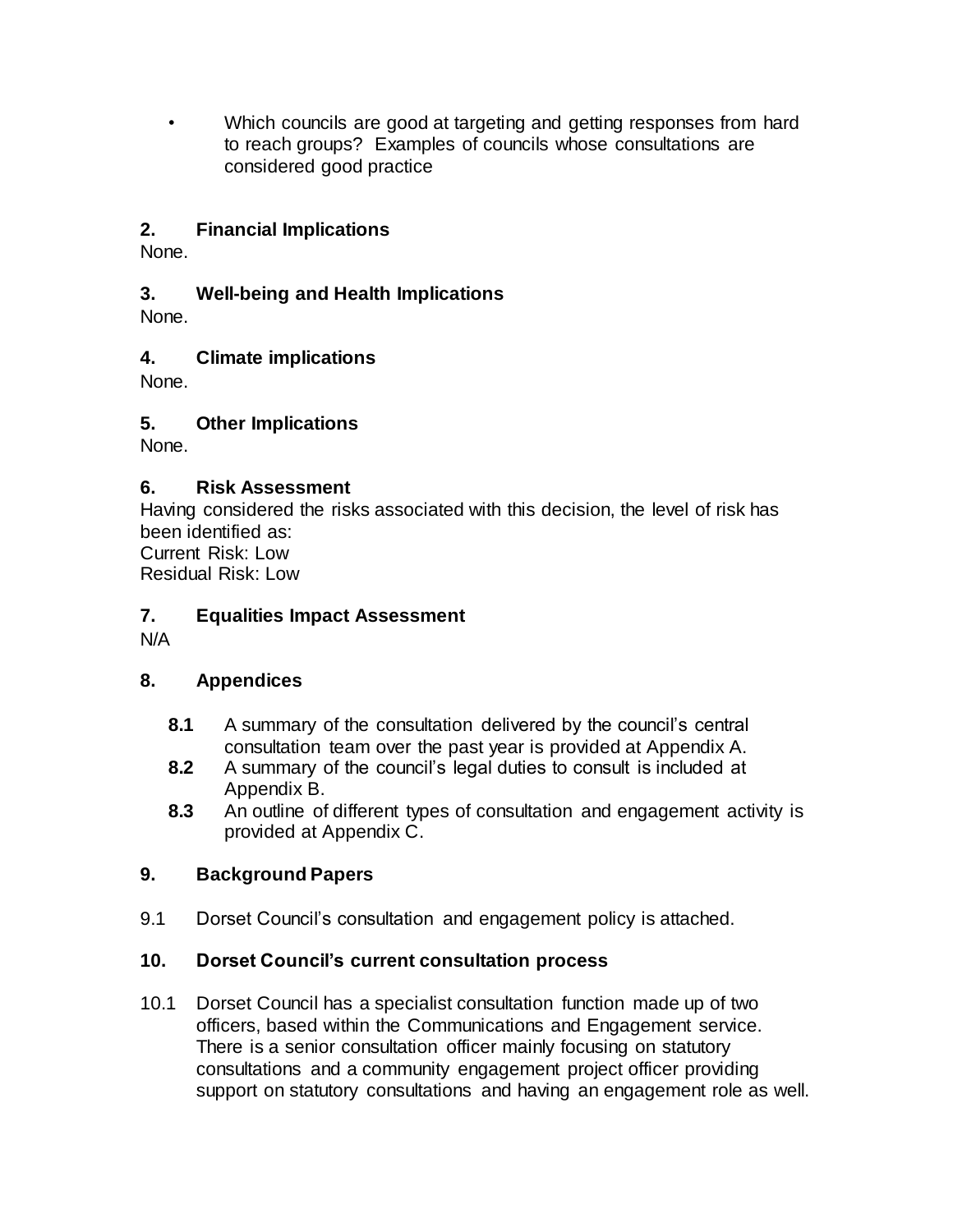This team is responsible for designing and delivering many of Dorset Council's high priority statutory consultations. This work includes:

- identifying when consultation is necessary
- designing consultations (including crafting surveys to ensure questions are clear, accessible and impartial / non-leading)
- delivering the consultations (working with colleagues in the communications team) to ensure maximum response from the target audience/s
- analysing the consultation responses
- producing reports to inform policy making and for publication.
- 10.2 The consultation team works closely with Dorset Council's legal team to ensure consultation is carried out appropriately. It is important to avoid over consulting the public as this can result in 'consultation fatigue' and lower response rates. The team works to good practice guidelines and advice from the national professional body, The Consultation Institute, of which the council is a member.
- 10.3 Both members of the consultation team are fully trained and highly experienced in designing and delivering statutory consultations. They ensure the quality of the consultations is high, that they meet the legal requirements and collect useful information. The consultation team members have extensive experience in designing consultations and survey questions, using specialist software (SNAP), and delivering these surveys electronically and via hard copy. The team also works closely with the council's equality, diversity and inclusion officer to ensure the council meets its legal requirements.
- 10.4 Dorset Council's consultations are quite successful in securing responses from 'seldom heard' / under-represented groups. For example, the council's recent consultation on its Housing Allocation Policy was highly rated and held up as an example of national good practice by the National Practitioner Support Service, who commented favourably on the high response rate and the inclusive methodology.
- 10.5 There is, however, room for improvement: for example, on engaging young people in Dorset. The consultation team recognises that we have not achieved as high a level of engagement with young people over recent months (for example, on the climate emergency consultation) as we would have liked. There are two new initiatives underway which will improve how consultation and engagement reaches under-represented groups in future:
	- a) A new Youth Engagement team has been established within in Children's Services which will lead engagement work with young people in Dorset. This dedicated in-house resource should improve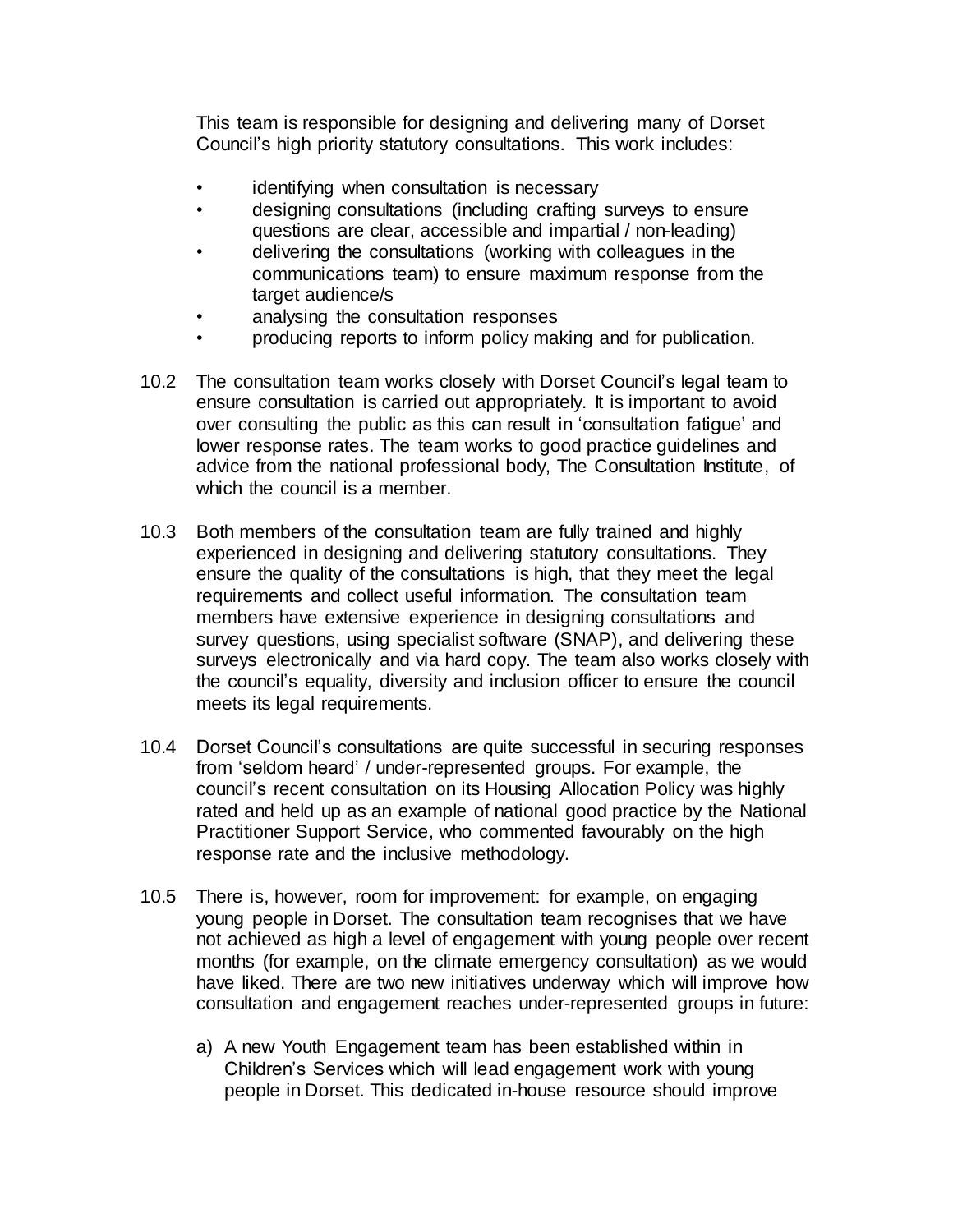how Dorset Council engages with young people from all backgrounds on a wide range of subjects. The Consultation Team will work closely with the new Youth Engagement team to address this in future.

- b) A new Equalities, Diversity and Inclusion reference network will shortly be established which will give a stronger voice to a wide range of Dorset community groups representing people with protected characteristics. This network will enable Dorset Council to better engage with these communities, both for statutory consultations but also for more informal engagement and co-production work, helping to shape council policy and service design in order to best meet the needs of our diverse communities.
- 10.6 The number of responses to Dorset Council consultation surveys can be seen at Appendix A and anecdotally we believe this compares favourably to response rates seen by many other councils. An example of a successful consultation was the Public Space Protection Order for Dogs carried out last year. That consultation received a huge response (8,600 responses) and the subsequent policy and decision making was carefully informed by consultation responses on this controversial subject.
- 10.7 Consultations are not referendums. They are one element of the decisionmaking process. Whilst it is important to get a good numerical response, the quality of the responses, geographical spread and balanced demographic of our residents is equally important. In Dorset we have around 380,000 residents, 180,000 households and 20,000 businesses but in most cases, residents will only engage with the council on a consultation if they are personally affected. Interestingly, analysis shows the first few hundred responses will normally set the tone for the entire consultation, which rarely shifts significantly as responses come in.
- 10.8 Dorset Council consultation surveys are usually "open surveys" available to all residents, business and partners, rather than statistically controlled sample surveys. Prior to launching surveys, they are tested to ensure functionality, clarity and fairness.
- 10.9 The consultation team produces a plan for each statutory consultation and works with colleagues in the communications team on a separate communications plan. The communications plan focuses on audience and stakeholder analysis and outlines the best methods to ensure those audiences and stakeholders are engaged. Depending on the audience, consultations may include roadshows, evening sessions, online focus groups, and a range of other activity to reach and engage particular groups. Specialist clubs and groups may also be targeted to ensure we reach specific respondents. Part way through a consultation the diversity data is examined to see how representative the profile of respondents is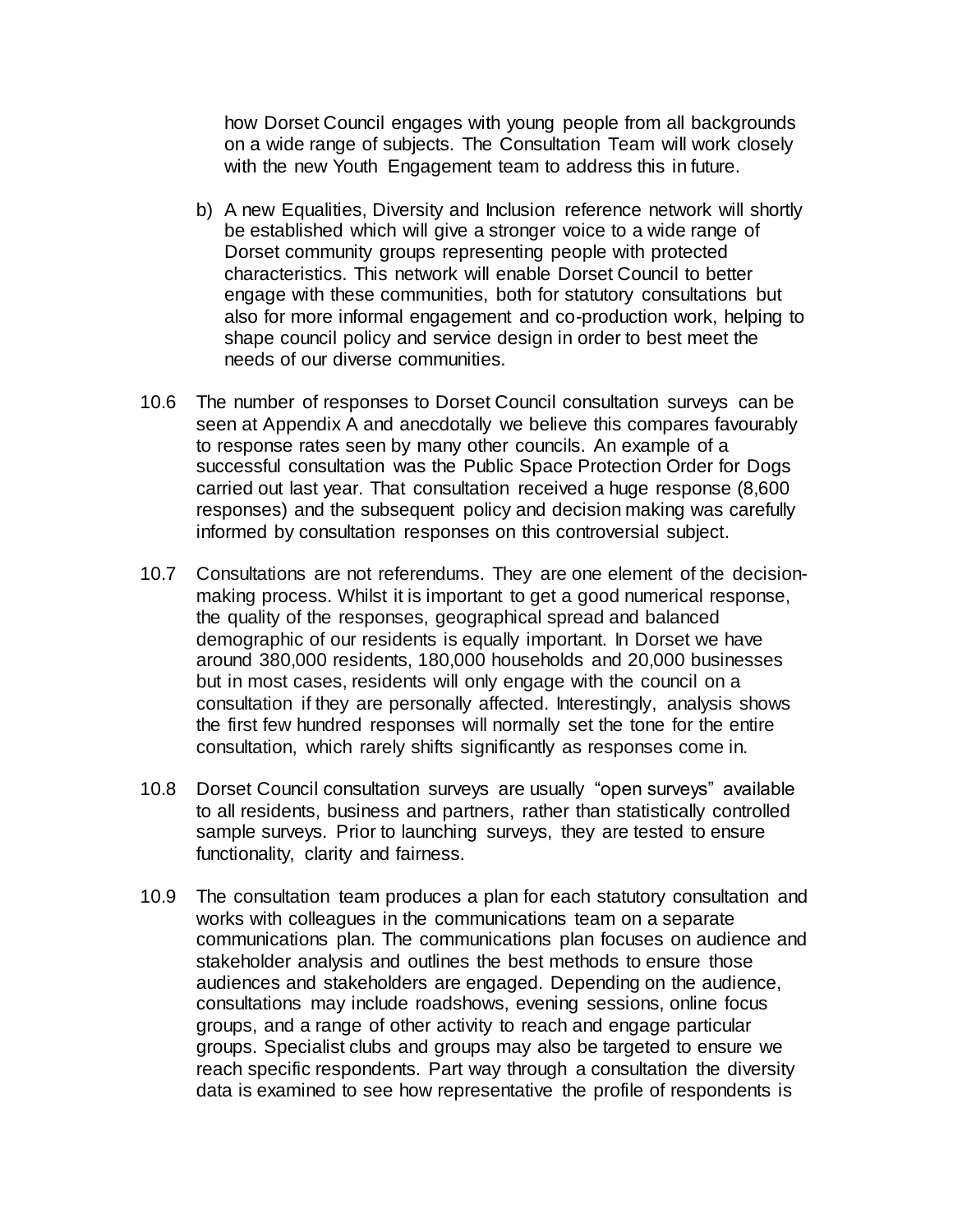compared to the wider Dorset population, and to decide whether action is needed to gain more responses from a particular group. The team also monitors response rates throughout the consultation and varies communications accordingly. For example, if responses are low, targeted paid-for social media advertising can be used to reach people from particular age groups or locations.

- 10.10 The consultation team also specialises in analysing the data and publishing the results. All statutory consultations are written up and published. A consultation report is often a key element of the report going to elected members to make decisions. We understand the importance of our reports being accurate and know that we must be prepared for them to be open to scrutiny and to potential legal challenge. This is an important aspect of the team's work as a failure to consult properly and adequately can lead to a decision being overturned in the courts.
- 10.11 The analysis and reporting for statutory consultations are normally done centrally to ensure that any expectations of a service department about what the outcome of consultation should be do not influence the results. Accuracy and robustness of the results is always strongly defended. Results are not normally externally scrutinised as this would require duplication by an external agency of the analysis work done in-house and the cost of this would be financially prohibitive as well as adding significantly to project timescales. We know though that there is the potential for scrutiny by the courts as part of legal challenge to council decisions influenced by the outcome of consultation and that is part of why we follow the robust approach outlined above.
- 10.12 All consultations are publicly available via the ['consultation tracker'](https://www.dorsetcouncil.gov.uk/your-council/consultations/find-a-consultation?p_l_back_url=%2Fsearch%3Fq%3Dconsultation) on the council website. All findings and reports from consultations are also published on these web pages, so the whole process is fully transparent to the public.
- 10.13 Consultation and engagement work is also delivered outside the central team. The central consultation team focuses mainly on delivering most of the council's statutory consultations, including those which are likely to be particularly controversial. The team also provides advice and support on other surveys and engagement activity led by officers within directorates. An example of this supporting role is the recent Local Plan consultation which was led by the Planning Team.
- 10.14 On occasion external consultancy firms are commissioned to carry out consultation and engagement work where additional capacity is needed. For example, we commission an independent research agency to conduct the annual residents' survey which provides statistically representative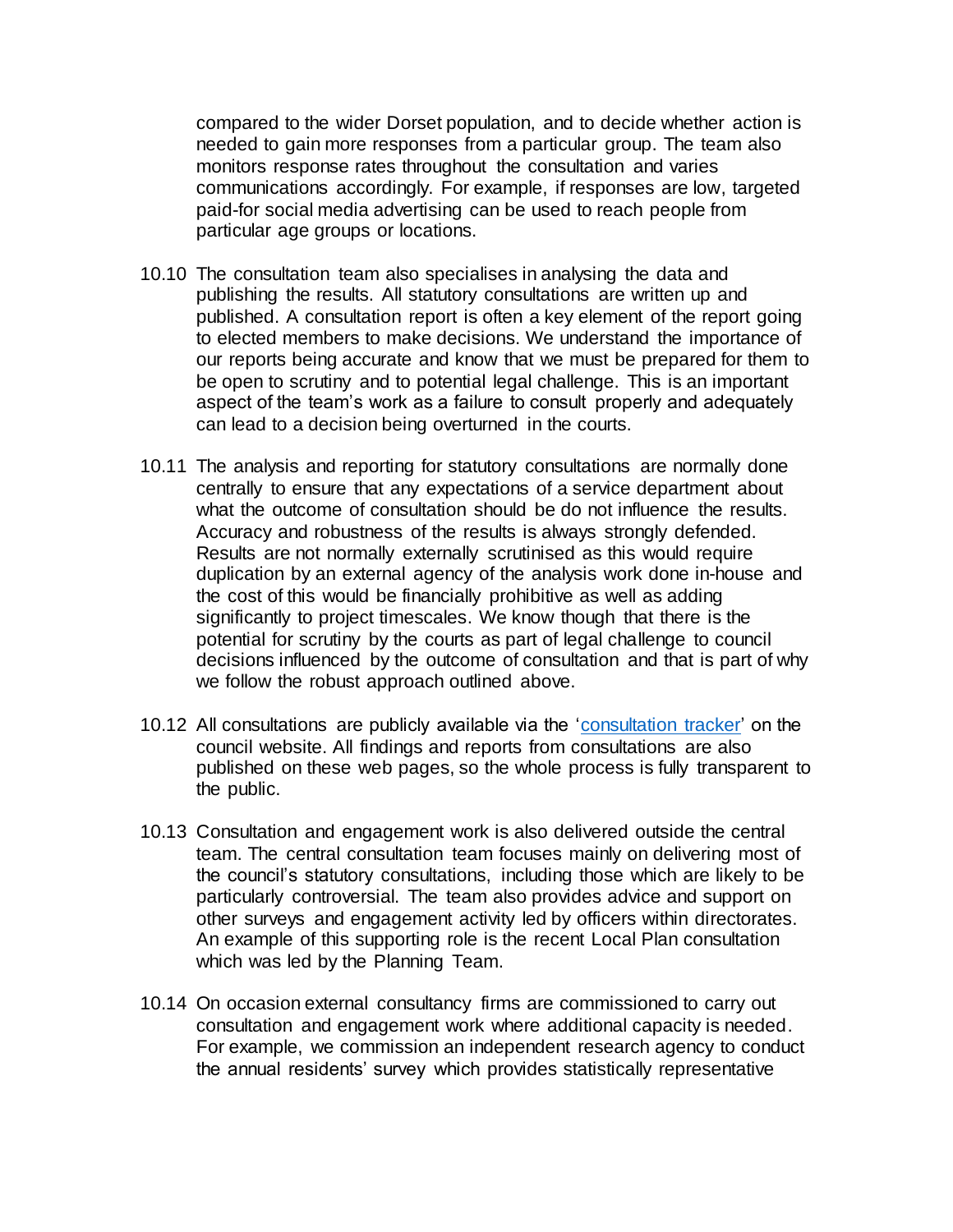views of the population of the Dorset Council area, providing vital data for monitoring the council's performance and delivered at a cost of £24,000.

- 10.15 A review of all consultation and engagement activity across the council is currently underway as part of the Customer Services transformation project and the implementation of the new customer platform. The stated objective of this project is to: "Improve engagement with our external communities and demonstrate that their voice is being heard within the council, in ways which are consistent and appropriate, defining the role of the central team and responsibilities of other teams."
- 10.16 As part of the brief for this report, Scrutiny committee members asked "Which councils are good at targeting and getting responses from hard to reach groups? Examples of councils whose consultations are considered good practice." Good practice from other councils will be explored as part of the service re-design project.

#### **Footnote:**

Issues relating to financial, legal, environmental, economic and equalities implications have been considered and any information relevant to the decision is included within the report.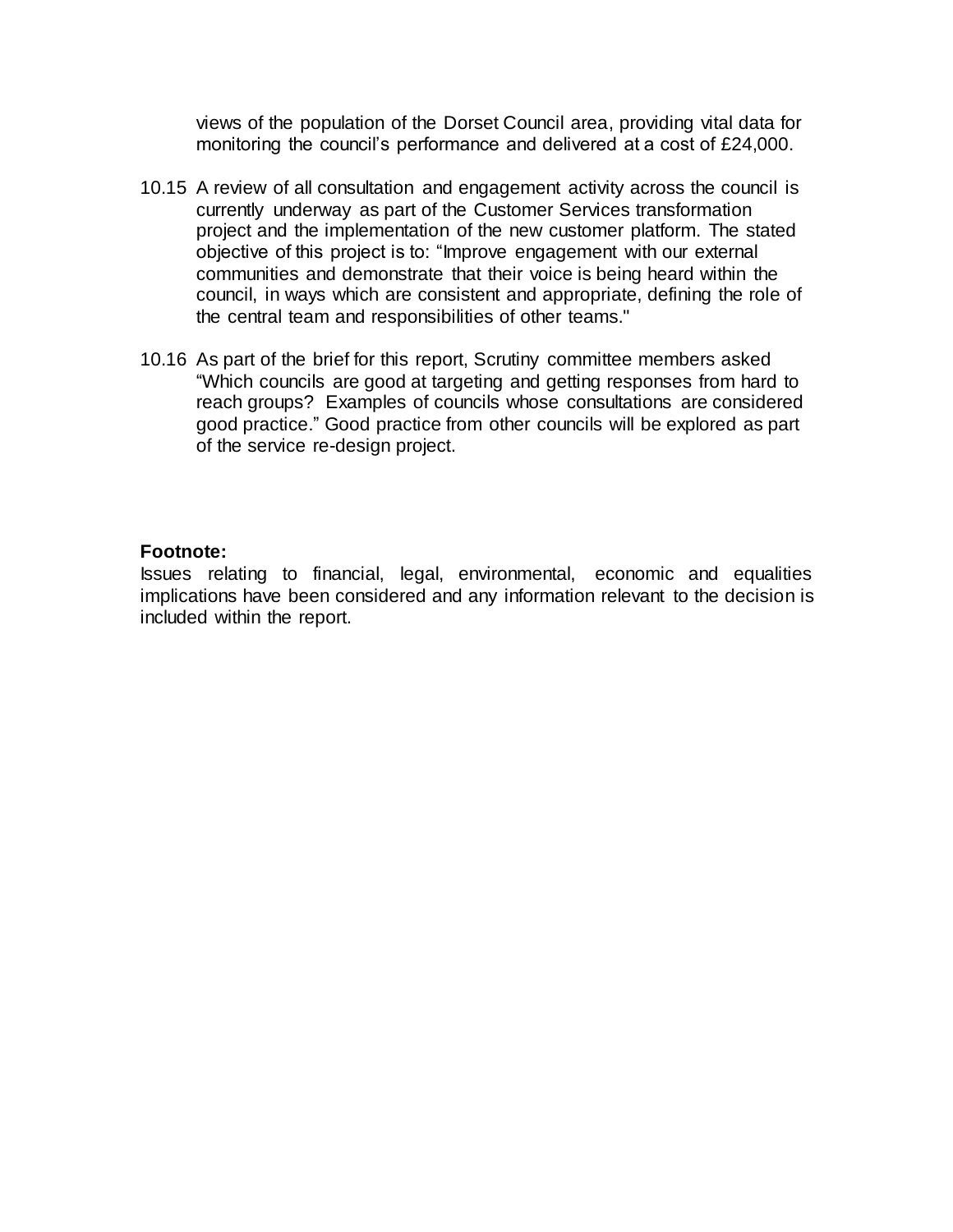#### **Appendix A – a list of Dorset Council consultations delivered by the central consultation team over the past year**

| <b>Consultation</b>                                                    | <b>Approx</b> | <b>Total</b> | <b>Audience</b>                                                                                                                                                                                                          | <b>Comments</b>                                                                                                                                                                   |
|------------------------------------------------------------------------|---------------|--------------|--------------------------------------------------------------------------------------------------------------------------------------------------------------------------------------------------------------------------|-----------------------------------------------------------------------------------------------------------------------------------------------------------------------------------|
| title                                                                  | date          | response     |                                                                                                                                                                                                                          |                                                                                                                                                                                   |
| Garden Waste<br>Customer<br>Satisfaction<br><b>Survey, 2021</b>        | Aug-21        | 6,770        | Current users of<br>the service and<br>previous/potential<br>users                                                                                                                                                       | 85% of respondents<br>were current users of<br>the service. Large<br>response from right<br>across the council<br>area.                                                           |
| <b>Broadband</b><br>Survey                                             | Aug-21        | 1,302        | Asking residents,<br>businesses and<br>other stakeholders<br>about their<br>broadband to gain<br>a thorough<br>understanding of<br>stakeholders'<br>views on the<br>current level of<br>broadband<br>provision in Dorset | Good response. Yet to<br>be fully analysed                                                                                                                                        |
| Household<br>Recycling<br><b>Centre Access</b><br><b>Policy Review</b> | $Jul-21$      | 3,289        | <b>Consultation with</b><br>users of<br>household waste<br>sites about access<br>for different<br>vehicle users                                                                                                          | Large response from<br>across all different user<br>types to help inform<br>policy on access                                                                                      |
| Car Parking<br>Permits                                                 | $Jul-21$      | 1,920        | Consultation about<br>potential long and<br>short stay parking<br>permits for council<br>car parks                                                                                                                       | Wide range of ages<br>responded, including<br>many people of<br>working age. 51% of<br>respondents were<br>employed/self<br>employed.                                             |
| St Mary's<br>School<br>Shaftesbury                                     | $Jun-21$      | 1,430        | <b>Consultation with</b><br>local residents and<br>wider SEND<br>community                                                                                                                                               | Good solid response.<br>32% came from within<br>3 miles of the school.<br>Only 15% of<br>respondents were over<br>retirement age<br>compared to a Dorset<br>figure of around 30%. |
| Dorset<br>Homelessness<br>and Rough<br>Sleeping<br>Strategy            | $May-21$      | 106          | Consultation on<br>issues and<br>proposed draft<br>strategy with<br>users, local                                                                                                                                         | Low numbers but good<br>mix of responses by<br>respondent type and<br>well spread over the<br>Dorset Council area<br>and beyond.                                                  |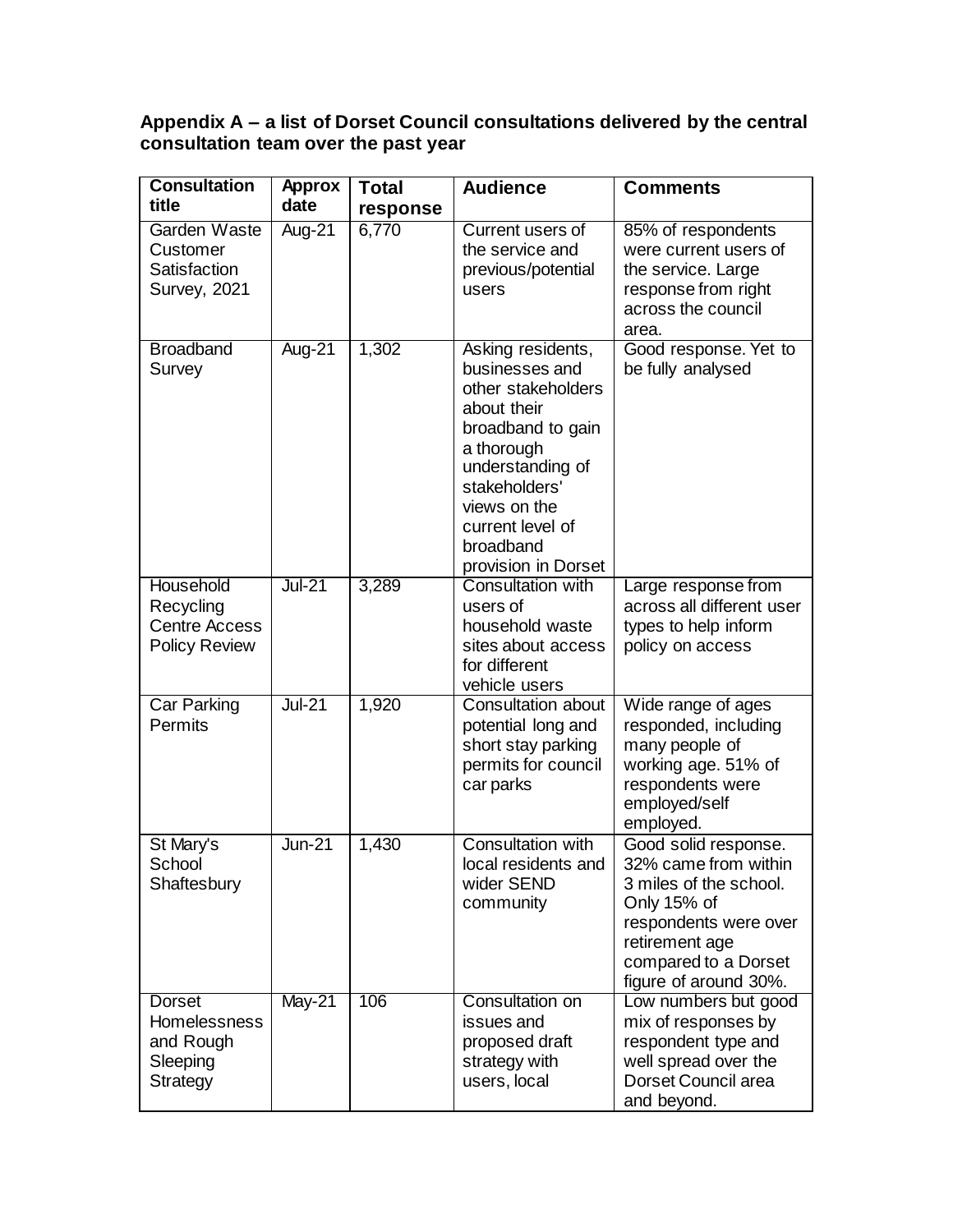|                                                                                                               |               |       | residents and                                                                                                                                                                        |                                                                                                                                                                                                                               |
|---------------------------------------------------------------------------------------------------------------|---------------|-------|--------------------------------------------------------------------------------------------------------------------------------------------------------------------------------------|-------------------------------------------------------------------------------------------------------------------------------------------------------------------------------------------------------------------------------|
|                                                                                                               |               |       | partners                                                                                                                                                                             |                                                                                                                                                                                                                               |
| Park Homes<br>License Fee<br>Consultation                                                                     | <b>Mar-21</b> | 96    | Park home<br>residents and site<br>owners about<br>proposed new<br>policy                                                                                                            | Small response but<br>very targeted at a<br>particular group of<br>residents. 12% from<br>disabled people which<br>reflects the target<br>audience rather than<br>the wider Dorset<br>population.                             |
| Weymouth<br>Harbourside<br>Consultation                                                                       | Feb-21        | 1,411 | Weymouth<br>residents were<br>being asked to<br>have their say on<br>proposals to<br>enhance the<br>harbour area for<br>families,<br>hospitality,<br>businesses and<br>active travel | A good response<br>number with 83% of<br>responses from<br>residents, 12% from<br>visitors and 5% from<br>business/organisations/<br>other. 150 responses<br>came directly from<br>residents who lived on<br>the harbourside. |
| <b>Tourist</b><br>Information<br>Service<br>Review 2021                                                       | <b>Jan-21</b> | 990   | Consultation on<br>the future of<br>Dorset TICs with<br>users, residents<br>and businesses                                                                                           | Good response across<br>the board with 12%<br>from local Dorset<br>businesses                                                                                                                                                 |
| <b>Dorset Council</b><br>Climate and<br>Ecological<br>Emergency<br>Strategy and<br><b>Action Plan</b><br>2021 | $Jan-21$      | 1,519 | Major consultation<br>on draft plan<br>aimed at a wide<br>audience                                                                                                                   | Scale of the response<br>was huge with 12,000<br>comments from around<br>1,500 respondents.<br>46% of responses<br>came from older people<br>(65+). Only about 5%<br>were aged under 35.                                      |
| <b>Blandford</b><br>Waste<br>Management<br>Proposals                                                          | Jan-21        | 321   | All residents but<br>particularly in the<br>local area of the<br>proposed new<br>Household<br><b>Recycling Centre</b>                                                                | Overall a good<br>response with 64.5% of<br>the individuals being<br><b>Blandford residents.</b>                                                                                                                              |
| <b>Dorset Council</b><br>Equality,<br>Diversity and<br><b>Inclusion</b><br>Strategy -<br>Consultation         | <b>Nov-20</b> | 64    | All residents, staff,<br>specialist groups<br>and partners                                                                                                                           | An example where low<br>numbers do not mean<br>a poor response. Often<br>quality of responses is<br>as important as<br>numbers.                                                                                               |
| <b>Dorset Council</b><br>Housing                                                                              | <b>Jul-20</b> | 766   | Aimed at all<br>residents but                                                                                                                                                        | Large response for this<br>type of survey. 25% of                                                                                                                                                                             |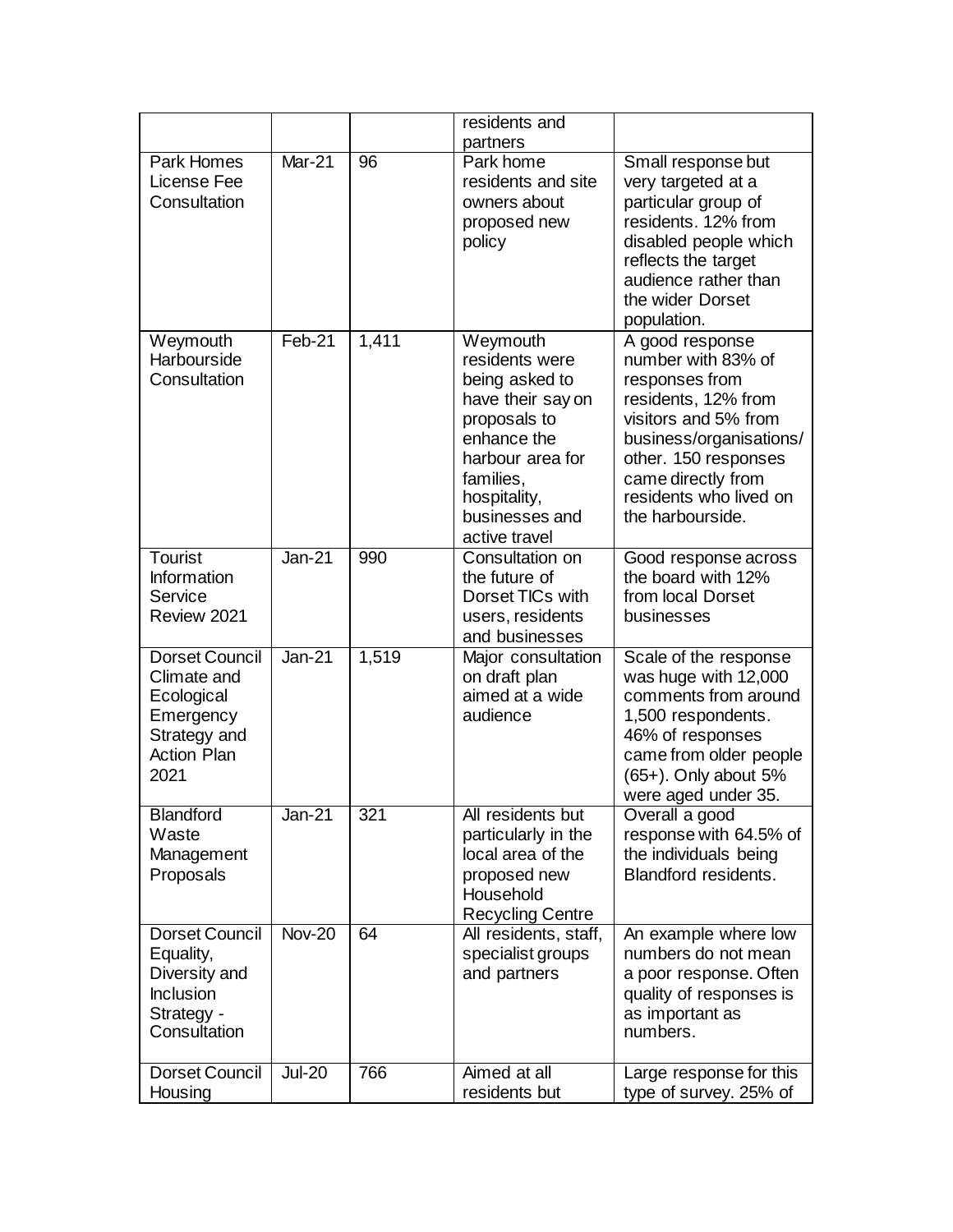| Allocation<br>Policy                                                     |        |       | focused on those<br>who need to<br>access social<br>housing through<br>the council's<br>housing allocation<br>policy                           | respondents were<br>disabled compared to a<br>Dorset figure of around<br>5%. Around 60% of<br>respondents were<br>already on the existing<br>housing register.<br>Survey nationally<br>praised for its reach<br>and quality.       |
|--------------------------------------------------------------------------|--------|-------|------------------------------------------------------------------------------------------------------------------------------------------------|------------------------------------------------------------------------------------------------------------------------------------------------------------------------------------------------------------------------------------|
| Proposed<br>Dorset Dog<br>related Public<br>Space<br>Protection<br>Order | Apr-20 | 8,602 | All residents,<br>partners etc but<br>particularly dog<br>owners were<br>consulted on the<br>introduction of a<br>Dorset wide PSPO<br>for dogs | Very large response.<br>83% of responses were<br>from local residents,<br>15% from visitors.<br>Sample was large<br>enough to focus on<br>local areas. 64% of<br>respondents were dog<br>owners, giving a fairly<br>balanced view. |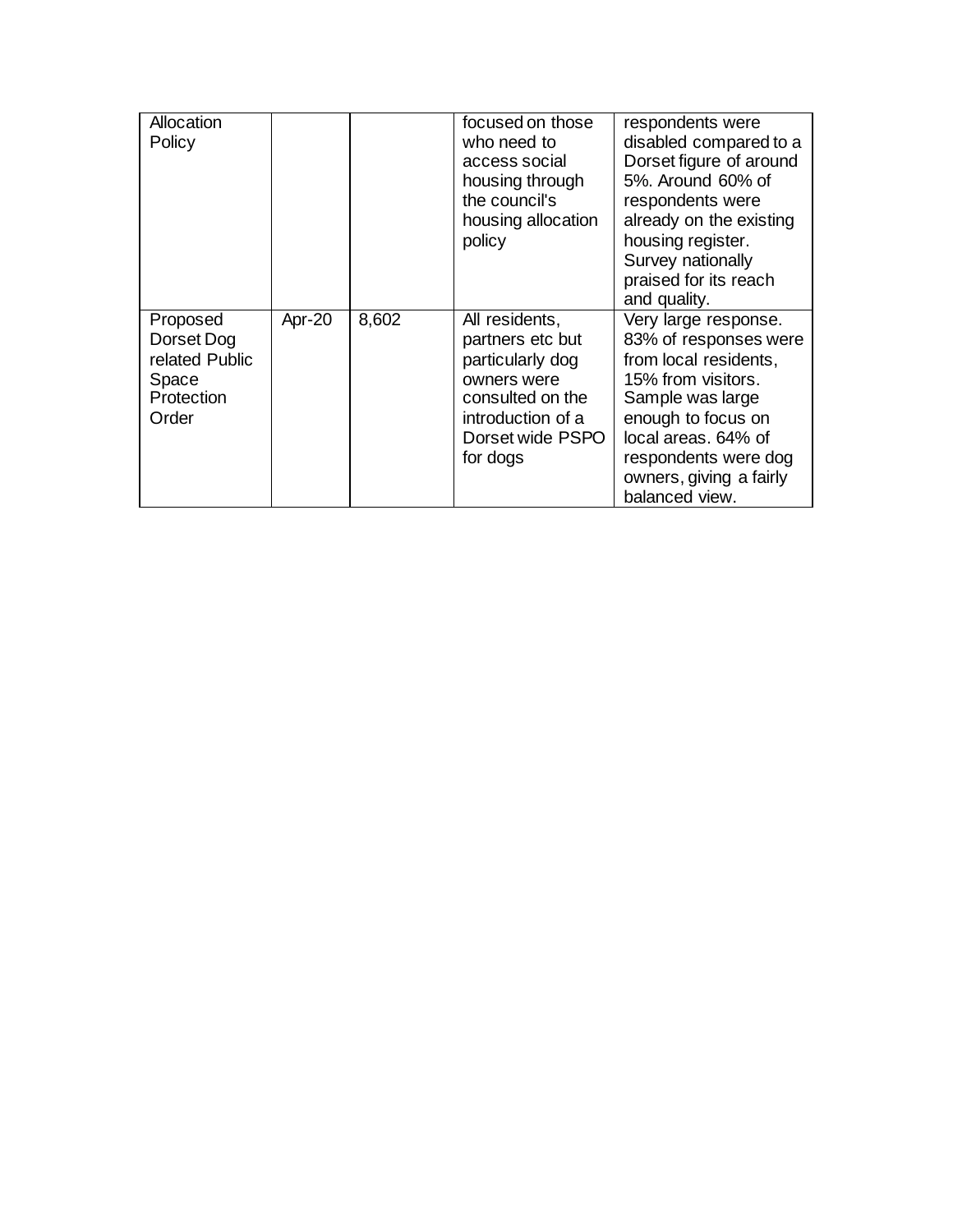## **Appendix B – Councils' legal duties to consult**

Section 3 of the Local Government Act 1999 sets out a Duty to Consult representatives of a wide range of local persons. Authorities must consult representatives of council taxpayers, those who use or are likely to use services provided by the authority, and those appearing to the authority to have an interest in any area within which the authority carries out functions. Authorities should include local voluntary and community organisations and small businesses in such consultation. The key question is do residents have a "legitimate expectation" of being consulted, and if they do, councils legally need to consult them.

The requirement to consult can also be a statutory requirement – for example as requirements in Planning legislation or in Public Space Protection Orders. Sometimes the legislation is quite specific and will specify who must be consulted and for how long.

#### **How are consultations carried out?**

When undertaking consultation and engagement it must be carried out fairly and in accordance with the **Gunning Principles.** These are 4 fundamental principles for carrying out consultation to ensure the council is not at risk of being taken to judicial review.

The principles are:

- **1.** Consultation must take place when the proposal is still at a formative stage.
- **2.** Sufficient reasons must be put forward for the proposal to allow for intelligent consideration and response.
- **3.** Adequate time must be given for consideration and response; and
- **4.** The product of consultation must be conscientiously taken into account.

Each of these principles are explained further below;

#### **Proposal at a formative stage**

A decision should not be pre-determined before consultation is undertaken. The decision maker cannot consult on a decision that it has already made. It would be unfair to do so but also pointless.

This does not mean that the decision-maker must consult on all possible options of achieving a particular objective. The decision-maker can have a 'preferred option' so long as it is prepared to change course if persuaded to do so subject to the outcome of consultations. The key saying is that the organisation should have "an open mind but not necessarily an empty mind". Participants must be able to give their feedback and offer up other suggestions.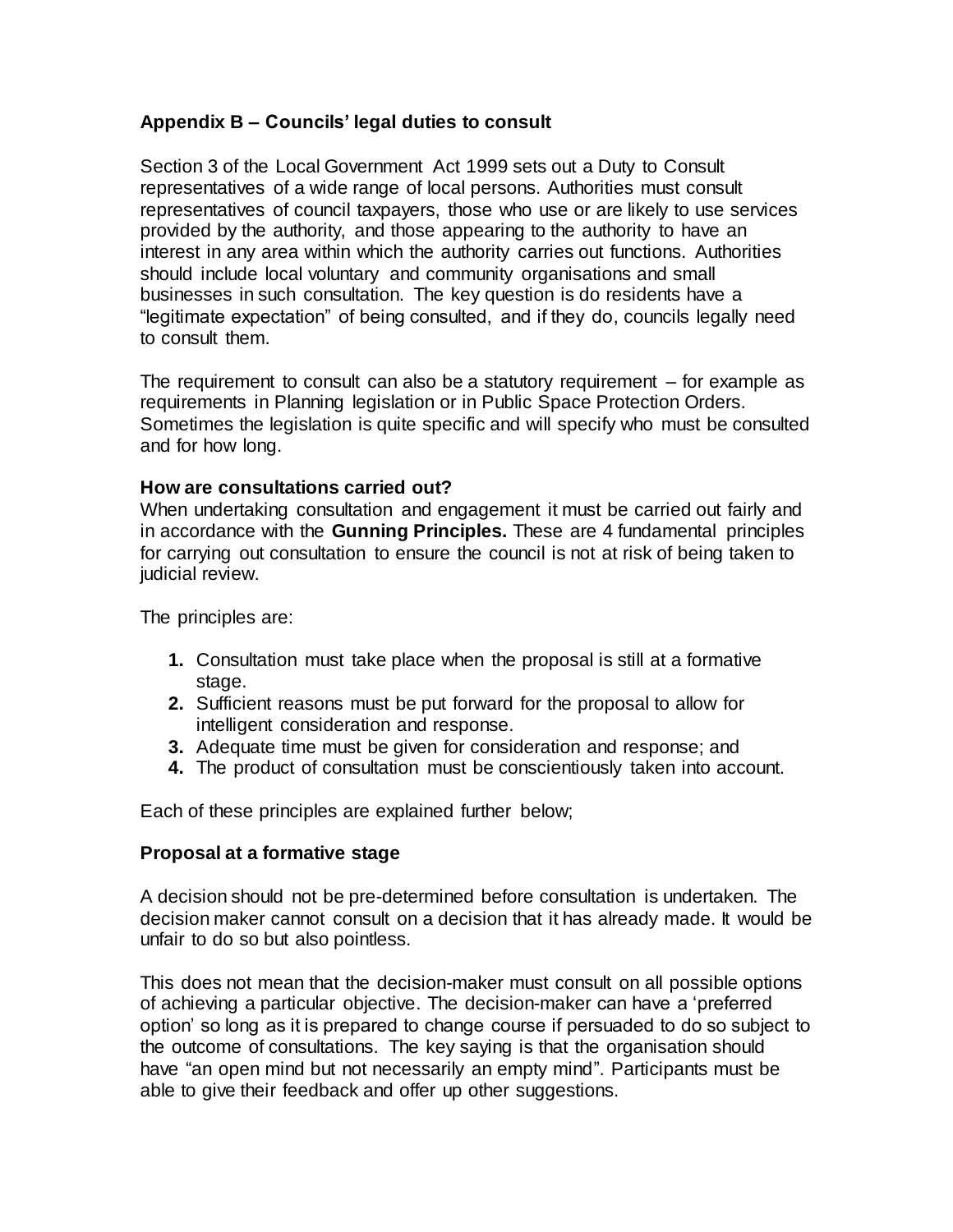#### **Sufficient reasons to allow for intelligent consideration and response**

Consultees must be given sufficient information to enable them to understand the proposal and respond to it with their feedback. Proposals must be clear and not misleading.

Consultees should be made aware how a proposal for consultation has already been considered, including any options that have been discounted and the reasons for this. Consultees should also be aware of how proposals will be considered and decisions made after the consultation process.

#### **Adequate time for consideration and response**

Unless statutory time requirements are prescribed, there is no specified time frame within which the consultation must take place.

Decision-makers must form a judgement as to what period of time is appropriate for the consultation exercise in question. Where there has been prior discussion about the issue then it may reasonably decide to limit the time for formal consultation. However, where the information to be disclosed is complex, or not well known to those consulted upon, it may consider that a greater period of consultation is called for to allow for participants to be given sufficient time to have their say. Most consultations would run for 4-6 weeks but some could be for up to 12 weeks.

#### **The product of consultation must be conscientiously taken into account**

The decision-maker must give genuine and conscientious consideration to the representations received. The product of the consultation exercise must be considered in finalising any proposals.

The decision-maker does not have to read personally every response provided in the consultation process. However, where a summary is provided, this will need to be comprehensive and accurate.

#### **Government's Consultation Principles**

Alongside the Gunning Principles, the Government's Consultation Principles are adopted when engaging and consulting with stakeholders.

The principles state that consultations:

- should be clear and concise
- should have a purpose
- should be informative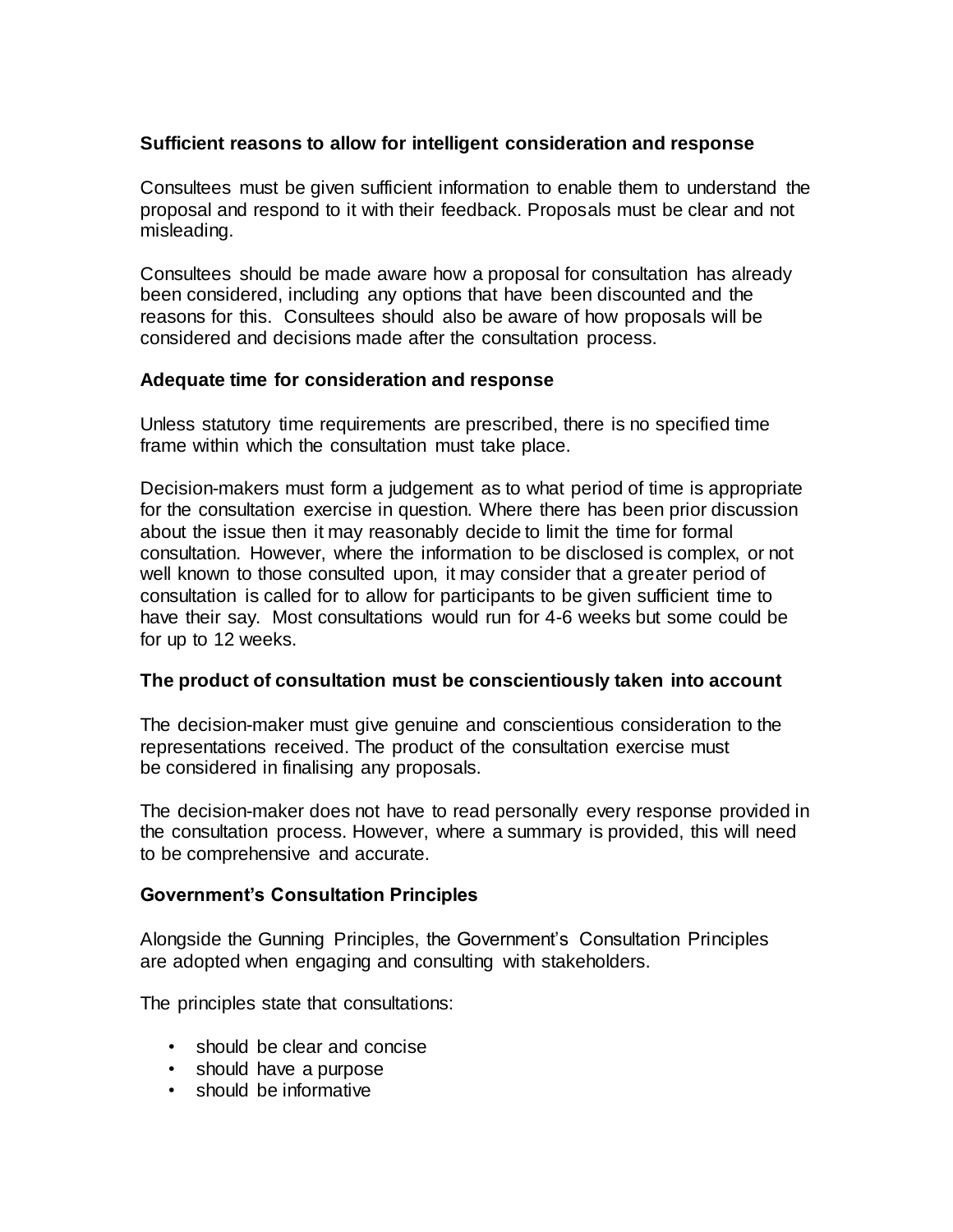- are only part of a process of engagement
- should last for a proportionate amount of time
- should be targeted ensure the right people are consulted
- should take account of the groups being consulted
- should be agreed before publication
- should facilitate scrutiny
- exercises should not generally be launched during local or national election periods.

#### **How residents can challenge consultations - Judicial Review**

If residents or stakeholders feel a consultation has not been carried out when required or not carried out correctly, they can challenge it through a judicial review. For councils, failure to deliver fair, robust and legal consultations carries the risk of a judicial review decision against them, which can lead to reputational damage, minimum costs of £50,000, and require the consultation in question to be conducted again in order to meet the required standards.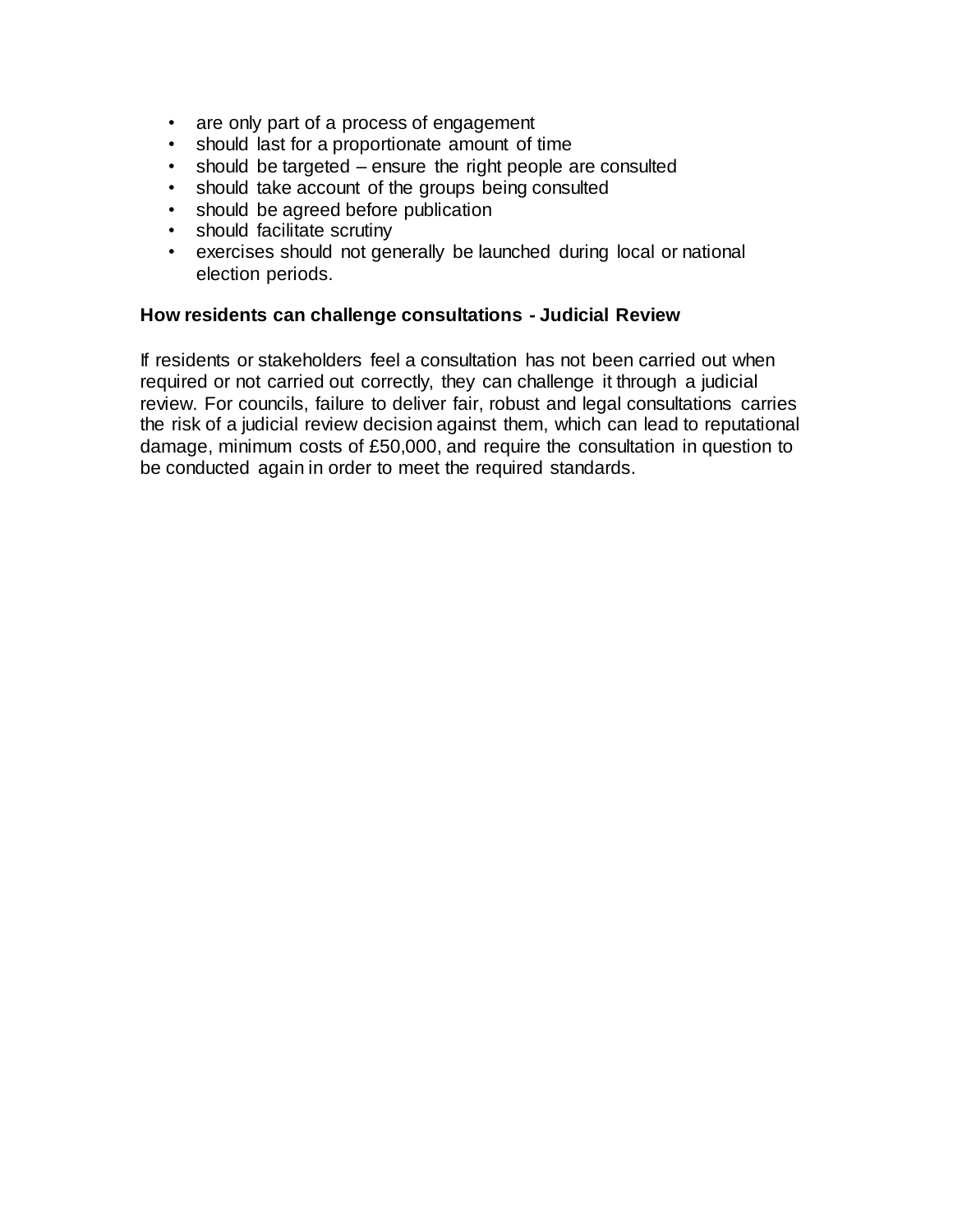## **Appendix C – an outline of different types of consultation and engagement activity**

## **The difference between consultation, engagement and co-production**

Working with our residents is fundamental to Dorset Council. To be a listening council is vital to ensure residents get the services they need, provided in the best way possible. Gathering this understanding is done in several different ways including consultation, engagement and co-production.

**Engagement** is often a more informal process, without a specified format and could include everything from online meetings, surveys, workshops, discussion forums, social media discussions, roadshows etc. It is a more interactive process without any legal formal process. There is no requirement to write it up as often it is feeding into developing proposals.

**Co-production** is a much more two-way process where residents/partners will help to design services, working with the council to ensure residents' needs and requirements are met. There are good examples of co-production being undertaken currently in Children's and Adults' Services.

**Consultation** is a more formal process with legal requirements whereby the council can be challenged over how it has carried out the consultation through judicial review. Consultation can involve methods of engagement described above, but would often include a formal survey and the results would be analysed, written up and made available to the public. Consultations are not referendums; they are just one element feeding into the decision-making process.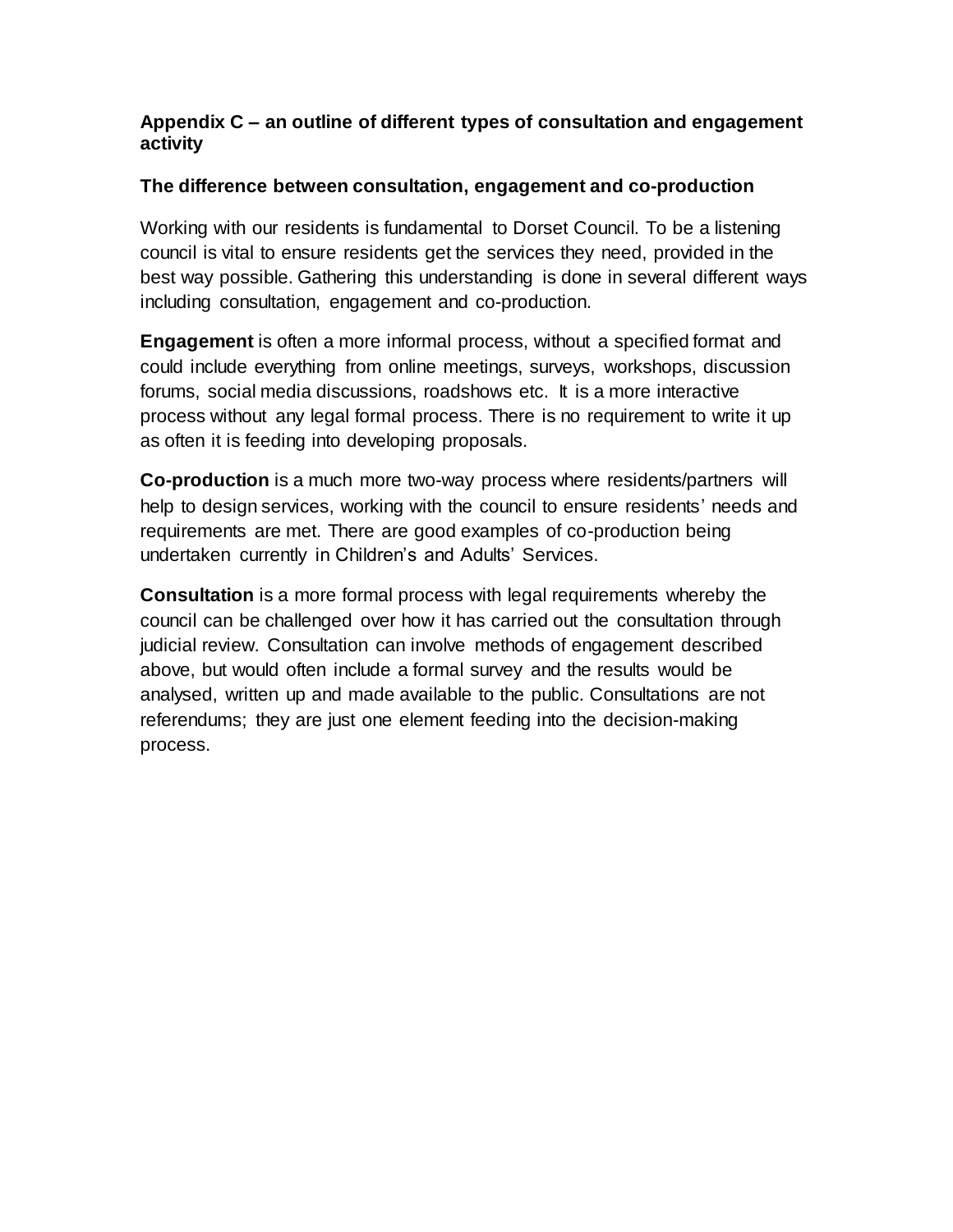## **Dorset Council's Consultation and Engagement Policy**

#### **Introduction**

Consultation and engagement are used to seek feedback and input from the council's stakeholders, including residents, partners, communities, voluntary and community organisations and staff.

The Consultation Institute's definition of consultation is: the dynamic process of dialogue between individuals or groups, based upon a genuine exchange of views, with the objective of influencing decisions, policies or programmes of action.

Consultation and engagement can be delivered through a variety of methods including; formal or informal surveys (online, paper, telephone or face to face), workshops, focus groups, roadshows or forums.

Good consultation and engagement has many benefits and allows our service users and communities to help shape and improve our services and service delivery. This in turn can help us to deliver more efficient and effective services, designed to meet the needs of those who access them.

This policy sets a basic level of principles that all consultation and engagement taking place throughout Dorset Council will adopt.

#### **Scope of the policy**

This policy applies to all consultations undertaken by or commissioned by Dorset Council with employees, councillors, customers, residents, members of the public, businesses, visitors and other external stakeholders, for example, other agencies and contractors.

Note there is a separate process led by Human Resources for employee consultation in relation to pay and conditions.

#### **Why do we consult and engage?**

Section 3 of the Local Government Act 1999 sets out a Duty to Consult representatives of a wide range of local persons; this is not optional. Authorities must consult representatives of council tax payers, those who use or are likely to use services provided by the authority, and those appearing to the authority to have an interest in any area within which the authority carries out functions. Authorities should include local voluntary and community organisations and small businesses in such consultation.

As well as having a duty to consult we also should consult and engage with our stakeholders as it enables us to build, shape and deliver more well-rounded and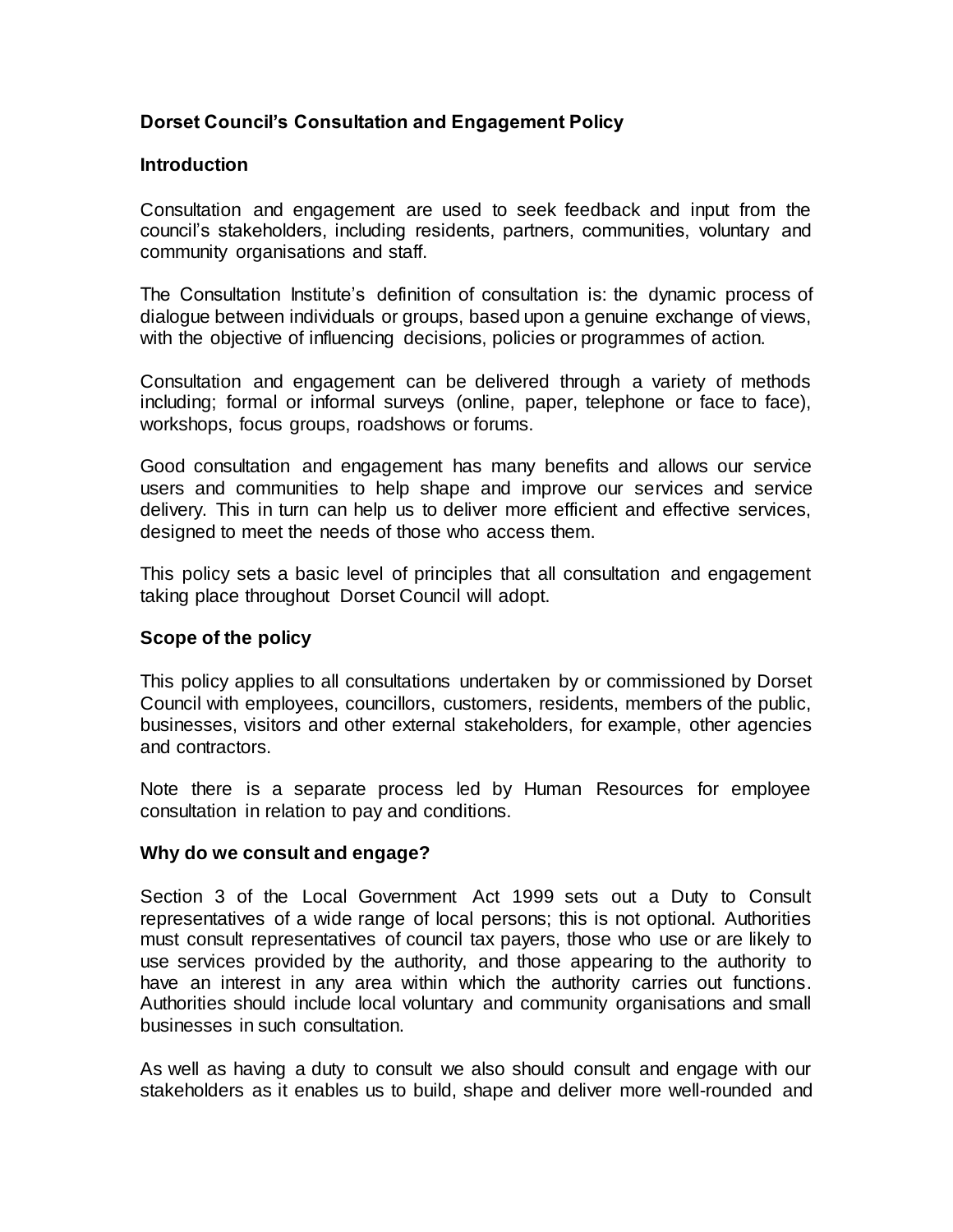effective services. Seeking views and feedback can potentially offer alternative ideas and highlight impacts we may not have otherwise identified. Although it only forms part of the decision-making process it offers the ability to get first hand feedback and avoid making assumptions about impact of changes or services.

#### **Principles of the policy**

When undertaking consultation and engagement it must be carried out fairly and in accordance with the Gunning principles. These are 4 fundamental principles for carrying out consultation and engagement to ensure the council is not at risk of being taken to judicial review.

The principles are:

1. Consultation must take place when the proposal is still at a formative stage;

2. Sufficient reasons must be put forward for the proposal to allow for intelligent consideration and response;

3. Adequate time must be given for consideration and response; and

4. The product of consultation must be conscientiously taken into account.

Each of these principles are explained further below;

#### **Proposal at a formative stage**

A decision should not be pre-determined before consultation is undertaken. The decision maker cannot consult on a decision that it has already made. It would be unfair to do so but also pointless.

This does not mean that the decision-maker must consult on all possible options of achieving a particular objective. A decision-maker can consult on a 'preferred option' so long as it is prepared to change course if persuaded to do so subject to the outcome of consultations. Participants must be able to give their feedback and offer up other suggestions.

#### **Sufficient reasons to allow for intelligent consideration and response**

Consultees must be given sufficient information to enable them to understand the proposal and respond to it with their feedback. Proposals must be clear and not misleading.

Consultees should be made aware how a proposal for consultation has already been considered, including any options that have been discounted and the reasons for this. Consultees should also be aware of how proposals will be considered and decisions made after the consultation process. This includes any other evidence or work that will be considered as part of the decision-making process.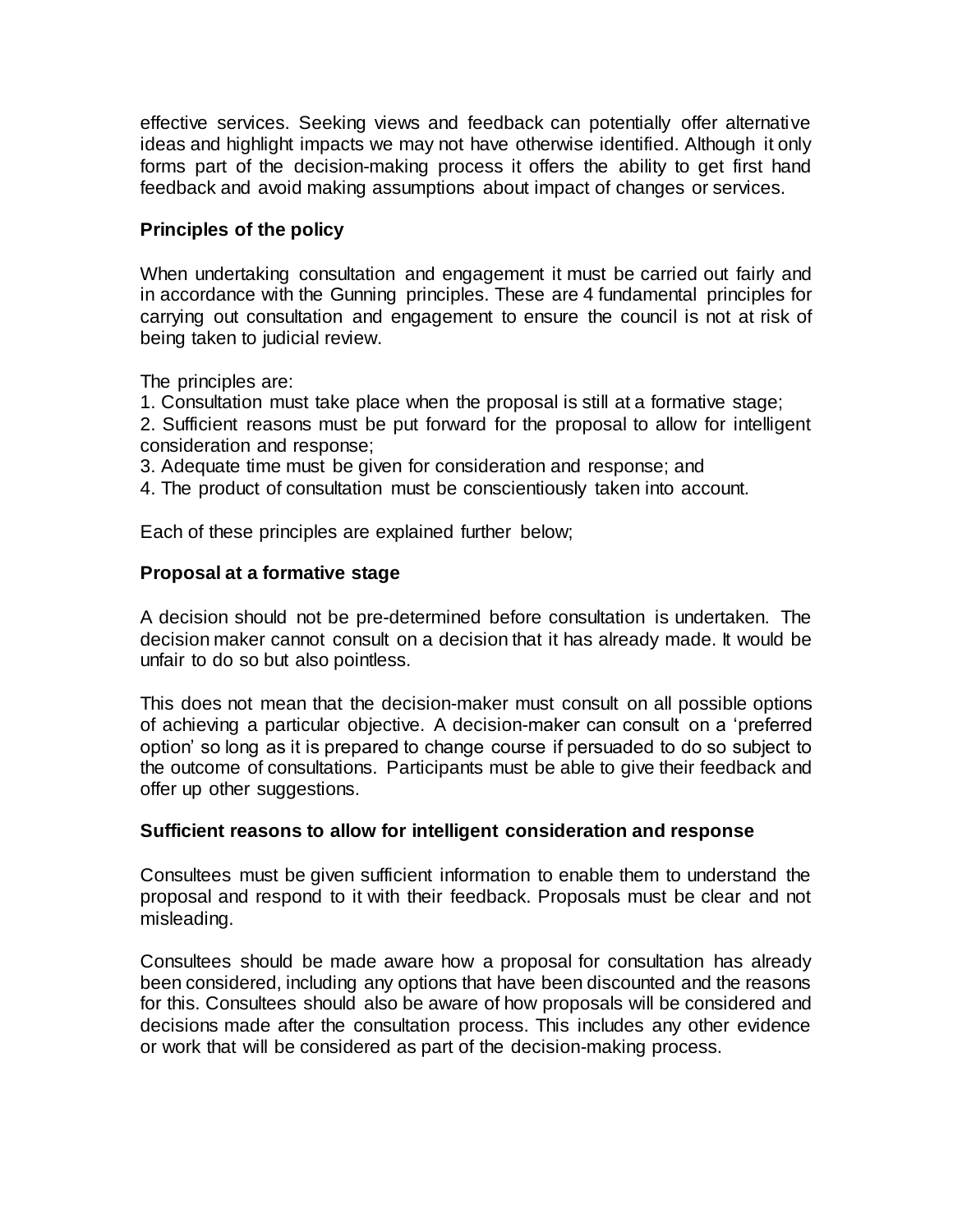If information provided to consultees is incorrect or misleading, or does not give the true reasons for putting forward the relevant proposals, then this may constitute a sufficient flaw in the consultation process to lead to a quashing of the subsequent decision.

Although there is no general obligation to disclose unpublished internal advice or representations from other consultees, that remains subject to the overarching requirement to give sufficient reasons for consultees to be able to respond intelligently. If a proposal has been informed by private representations, those representations should be made available to consultees.

Note that if a consultation is taken to Judicial Review, the powers allow for all paperwork, emails and notes around a decision to be submitted.

#### **Adequate time for consideration and response**

Unless statutory time requirements are prescribed, there is no specified time frame within which the consultation must take place.

Decision-makers will have to form a judgement as to what period of time is appropriate for the consultation exercise in issue. Where there has been prior discussion about the issue then it may reasonably decide to limit the time for formal consultation. However, where the information to be disclosed is complex, or not well known to those consulted upon, it may consider that a greater period of consultation is called for to allow for participants to be given sufficient time to have their say.

Also, consideration should be given if a consultation is going to be ran over a school holiday period. Depending on the subject of the consultation it is often necessary to extend the consultation period.

#### **The product of consultation must be conscientiously taken into account**

The decision-maker must give genuine and conscientious consideration to the representations received. The product of the consultation exercise must be considered in finalising any proposals. The decision-maker must embark on the consultation process prepared to change course if persuaded by that consultation process to do so.

The decision-maker does not have to read personally every response provided in the consultation process. However, where a summary is provided, this will need to be comprehensive and accurate. It is always sensible to make available to the decision-maker all the representations, so that they can access them if they wish.

#### **Government's Consultation Principles**